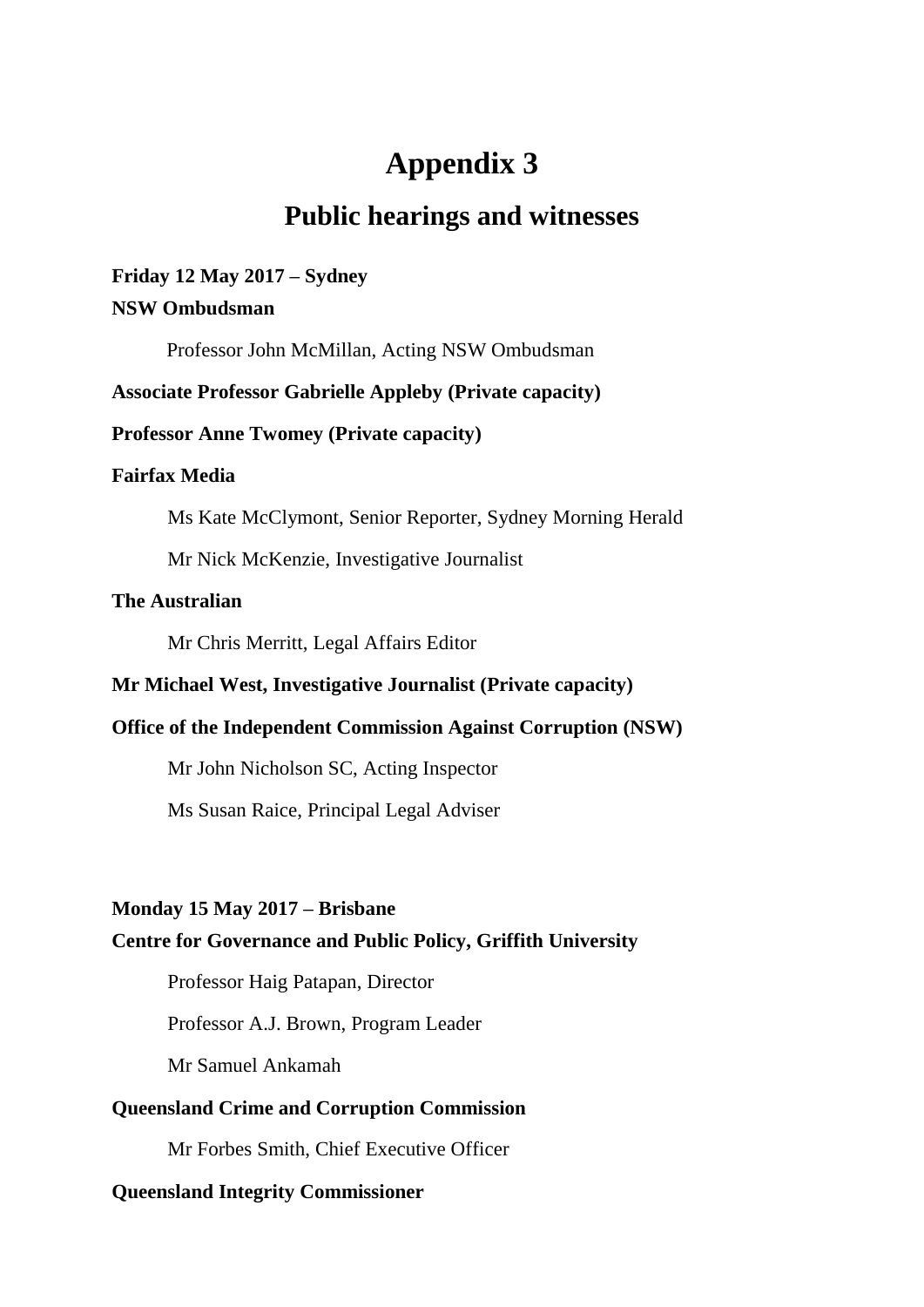#### Mr Richard Bingham, Commissioner

#### **Office of the Parliamentary Crime and Corruption Commissioner (Qld)**

Ms Karen Carmody, Commissioner

Mr Mitchell Kunde, Principal Legal Officer

#### **Independent Commissioner Against Corruption South Australia**

The Hon Bruce Lander QC, Commissioner

#### **Wednesday 17 May 2017 – Melbourne**

## **Rule of Law Institute**

Mr Malcolm Stewart, Vice President

#### **Victorian Inspectorate**

Mr Robin Brett QC, Inspector

#### **Transparency International Australia**

The Hon. Anthony Whealy QC, Chair

#### **Accountability Round Table**

The Hon. Stephen Charles QC

## **Australian Council of Trade Unions**

Mr Trevor Clarke, Director of Industrial and Legal Policy

## **Friday 16 June 2017 – Canberra**

## **Law Council of Australia**

Ms Gabrielle Bashir SC, Member, National Criminal Law Committee

Mr Greg Golding, Chair, Working Party on Foreign Corrupt Practices, Business Law Section

#### **Hon Peter Phelps MLC (Private capacity)**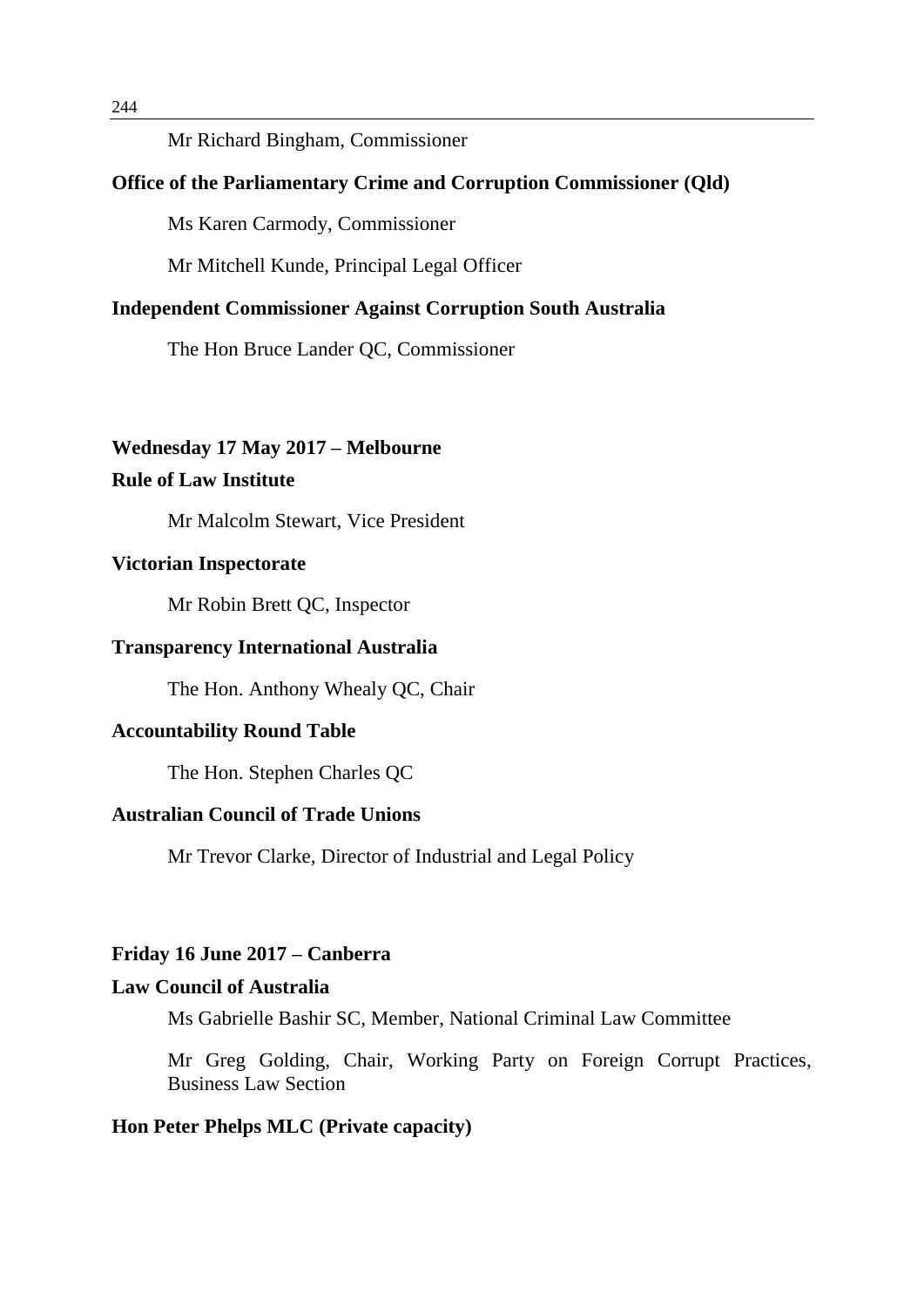#### **Department of the Senate**

Mr Richard Pye, Clerk of the Senate

#### **Department of the House of Representatives**

Mr David Elder, Clerk of the House of Representatives

#### **The Australia Institute**

Dr Richard Denniss, Chief Economist

#### **Mr Geoffrey Watson SC (Private capacity)**

## **Australian Electoral Commission**

Mr Tom Rogers, Electoral Commissioner

Mr Paul Pirani, Chief Legal Officer

#### **Commonwealth Ombudsman**

Ms Doris Gibb, Acting Commonwealth Ombudsman

Mr Rodney Lee Walsh, Acting Deputy Ombudsman

Ms Erica Welton, Acting Senior Assistant Ombudsman, Integrity

Ms Brigid Simpson, Acting Director Public Interest Disclosure Team

#### **Inspector-General of Intelligence and Security**

Ms Margaret Stone, Inspector-General

Mr Jake Blight, Deputy Inspector-General Rule

#### **Wednesday 5 July 2017 – Canberra**

## **Australian National Audit Office**

Mr Grant Hehir, Auditor-General

Ms Rona Mellor PSM, Deputy Auditor-General

Dr Tom Ioannou, Group Executive Director

#### **Department of Prime Minister and Cabinet**

Ms Philippa Lynch, First Assistant Secretary